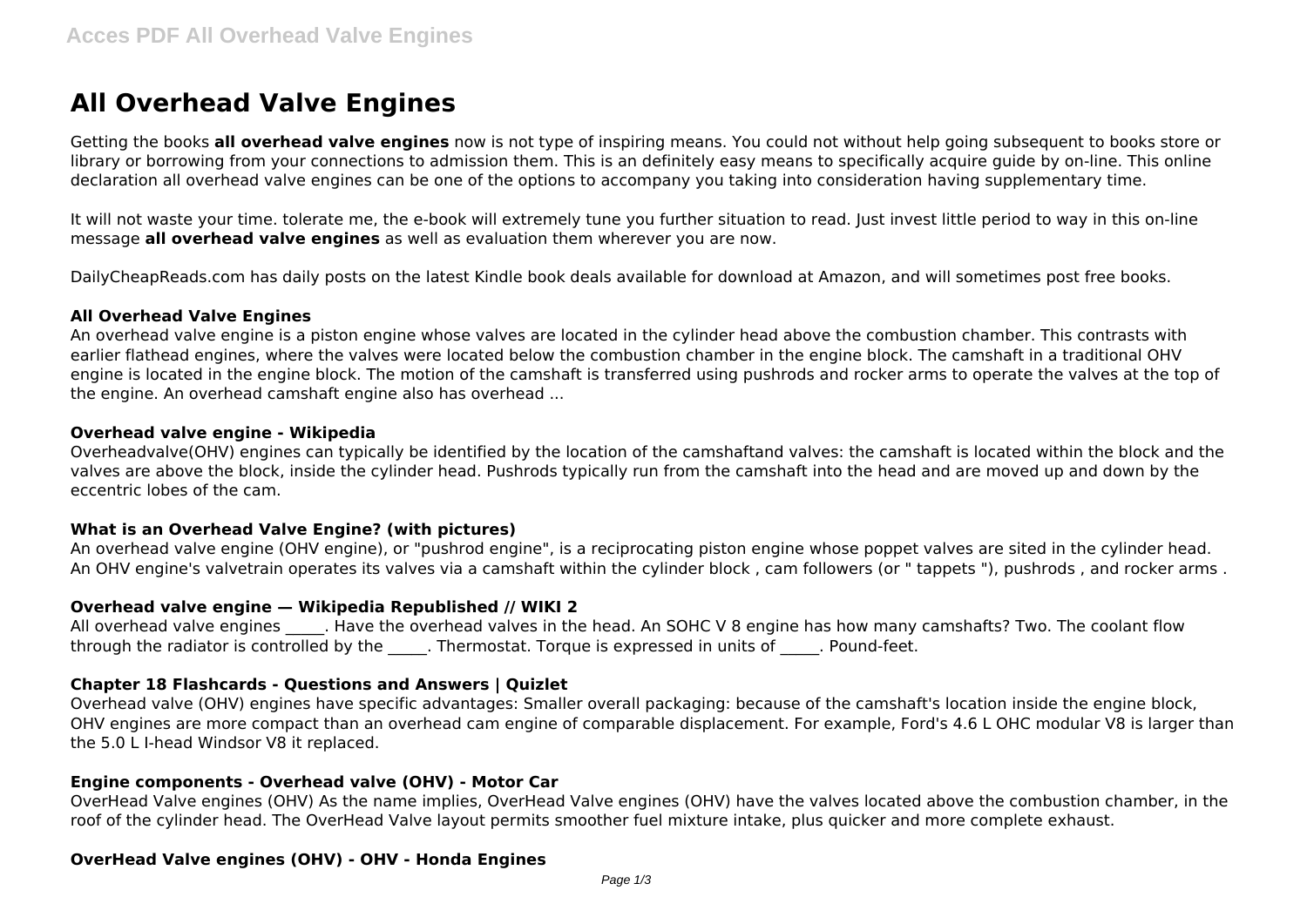All overhead valve engines asked Feb 8, 2017 in Trades & Technology by br360. A) Use an overhead camshaft B) Have the overhead valves in the head C) Use the camshaft to close the valves D) Operate by the rotary cycle. automotive; 0 Answers  $+1$  vote. answered Feb 8, 2017 by el pe. Best ...

## **All overhead valve engines \_\_\_\_\_\_\_\_ - ScieMce**

The valve springs of course provide the return force. A chain or belt is used to couple the overhead cams to the main shaft and quite often there are multiple intake and exhaust valves per cylinder. OHV. In overhead valve engines, there is only 1 cam, nestled in between the V of the opposing cylinder banks.

## **Overhead Valve (OHV) vs Overhead Cam (OHC): Which Engine ...**

All overhead valve engines a Operate by the two-stroke cycle b Use the camshaft to close the valves c Use an overhead camshaft d Have the overhead valves in the head Correct The correct answer is: Have the overhead valves in the head. An SOHC V-8 engine has how many camshafts? a Two Correct b Three

## **auto tech engine rebuild Flashcards | Quizlet**

This OHV (overhead valve) engine was produced through 1953. With a cylinder bore of 3.5625 inches (90.49 mm), this is the smallest low-deck engine. All four low-deck engines have a stroke of 3.8125 inches (96.84 mm) and used 7 inch long connecting rods. 236. The 236-cubic-inch (3.9 L) 236 was introduced in 1941. This is a low-deck engine.

#### **Chevrolet straight-6 engine - Wikipedia**

By: Jacob Hampton If there ever was a perfectly versatile valvetrain for achieving as much power and fuel economy as possible whilst cutting down on harmful emissions, the dual-overhead-camshaft (DOHC), four-valve setup is the best. It provides a massive power band for performance cars, lower frictional losses for reduced emissions, and incredible airflow for the best…

## **Overhead-Valve Engines: Their Advantages and Disadvantages ...**

An overhead valve (OHV) engine, also called pushrod engine or I-head engine is a type of piston engine that places the camshaft in the cylinder block (usually beside and slightly above the crankshaft in a straight engine or directly above the crankshaft in the V of a V engine) and uses pushrods or rods to actuate rocker arms above the cylinder head to actuate the valves.

## **Overhead Valve - Autopedia, the free automobile encyclopedia**

Other articles where Overhead-valve engine is discussed: gasoline engine: Cylinder block: An overhead-valve engine, which has largely replaced the L-head type, has its valves entirely in the cylinder head. The cylinder block of the L-head engine is extended to one side of the cylinder bores, with the valve seats and passages for inlet and exhaust, together with…

## **Overhead-valve engine | engineering | Britannica**

Overhead Valve (OHV) Engines. As the name implies, Overhead Valve engines (OHV) have the valves located above the combustion chamber, in the cylinder head. The OHV layout permits. smoother fuel mixture intake, quicker and more complete exhaust. The increased combustion efficiency enables a higher compression ratio to be used.

## **Honda Engines | Small Engine OHV design**